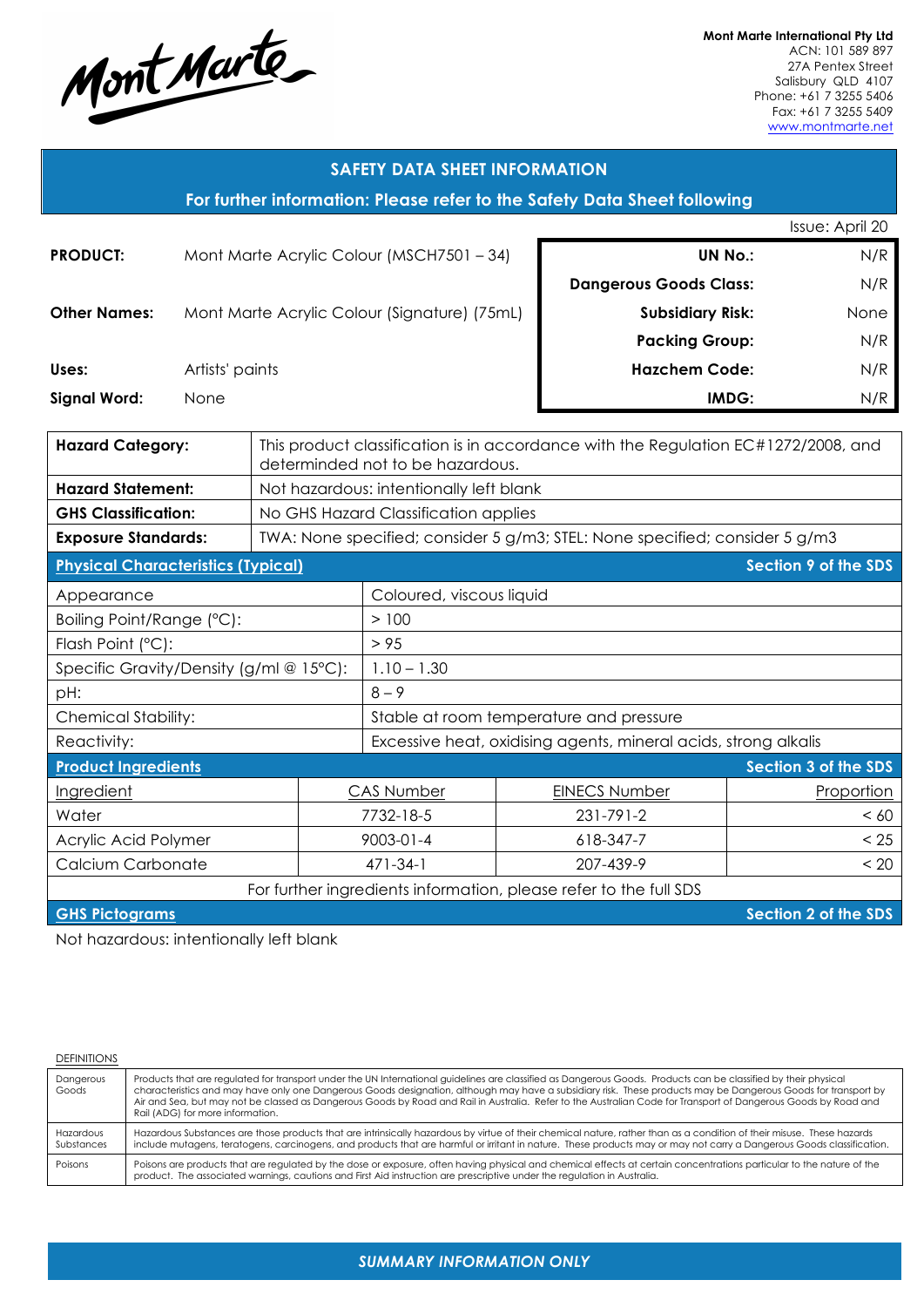

# *1. IDENTIFICATION*

| <b>Product Name:</b>    | Mont Marte Acrylic Colour (MSCH7501 - 34)        |
|-------------------------|--------------------------------------------------|
| <b>Other Names:</b>     | Mont Marte Acrylic Colour (Signature) (75mL)     |
| <b>Chemical Family:</b> | Artists' media paints                            |
| Molecular Formula:      | Mixtures                                         |
| <b>Recommended Use:</b> | Artists' paints                                  |
| Supplier:               | Mont Marte International Pty Ltd.                |
| ACN:                    | 101 589 897                                      |
| <b>Address:</b>         | PO BOX 303, SALISBURY QLD 4107 Australia         |
| Telephone:              | +61 7 3255 5406 (During office hours: 9am – 5pm) |
| Fax:                    | +61 7 3255 5409                                  |
| <b>Emergency Phone:</b> | CHEMCALL®: + 64 4 917 9888                       |
| All other inquiries:    | www.montmarte.net                                |

# *2. HAZARDS IDENTIFICATION*

### **Hazard Category**

This product classification is in accordance with the Regulation EC#1272/2008, and determinded not to be hazardous.

### **GHS Classification**

No GHS Hazard Classification applies

#### **GHS Pictograms**

Not hazardous: intentionally left blank

#### **Hazard Statement**

Not hazardous: intentionally left blank

### **Hazard Statements**

Not hazardous: intentionally left blank

### **Precautionary Statements**

Not hazardous: intentionally left blank

## **Dangerous Goods Classification** N/R

### **Signal Word** None

Supplemental Hazard information (EU)58: Not applicable.

| 3. COMPOSITION: Information on Ingredients                       |                   |                  |                    |  |  |
|------------------------------------------------------------------|-------------------|------------------|--------------------|--|--|
| <b>Chemical Ingredient</b>                                       | <b>CAS Number</b> | <b>EC Number</b> | Proportion (% v/v) |  |  |
| Water                                                            | 7732-18-5         | $231 - 791 - 2$  | < 60               |  |  |
| Acrylic Acid Polymer                                             | $9003 - 01 - 4$   | 618-347-7        | < 25               |  |  |
| Calcium Carbonate                                                | $471 - 34 - 1$    | 207-439-9        | < 20               |  |  |
| Colourants                                                       | various           | various          | < 20               |  |  |
| Coalescents, copolymers                                          | various           | various          | < 5                |  |  |
| Rheology Modifier                                                | various           | various          | $\leq$ 1           |  |  |
| Preservative: 2-n-butyl-benzo[d]isothiazol-3-one                 | 4299-07-4         | 420-590-7        | < 0.002            |  |  |
| Preservative: N-(3-aminopropyl)-N-<br>dodecylpropane-1,3-diamine | 2372-82-9         | 219-145-8        | < 0.002            |  |  |

# *4. FIRST AID MEASURES*

## **For advice, contact Poisons Centre https://poisoncentres.echa.europa.eu or your local doctor.**

### **Ingestion**

If swallowed, give water to drink. If patient feels unwell, seek medical advice.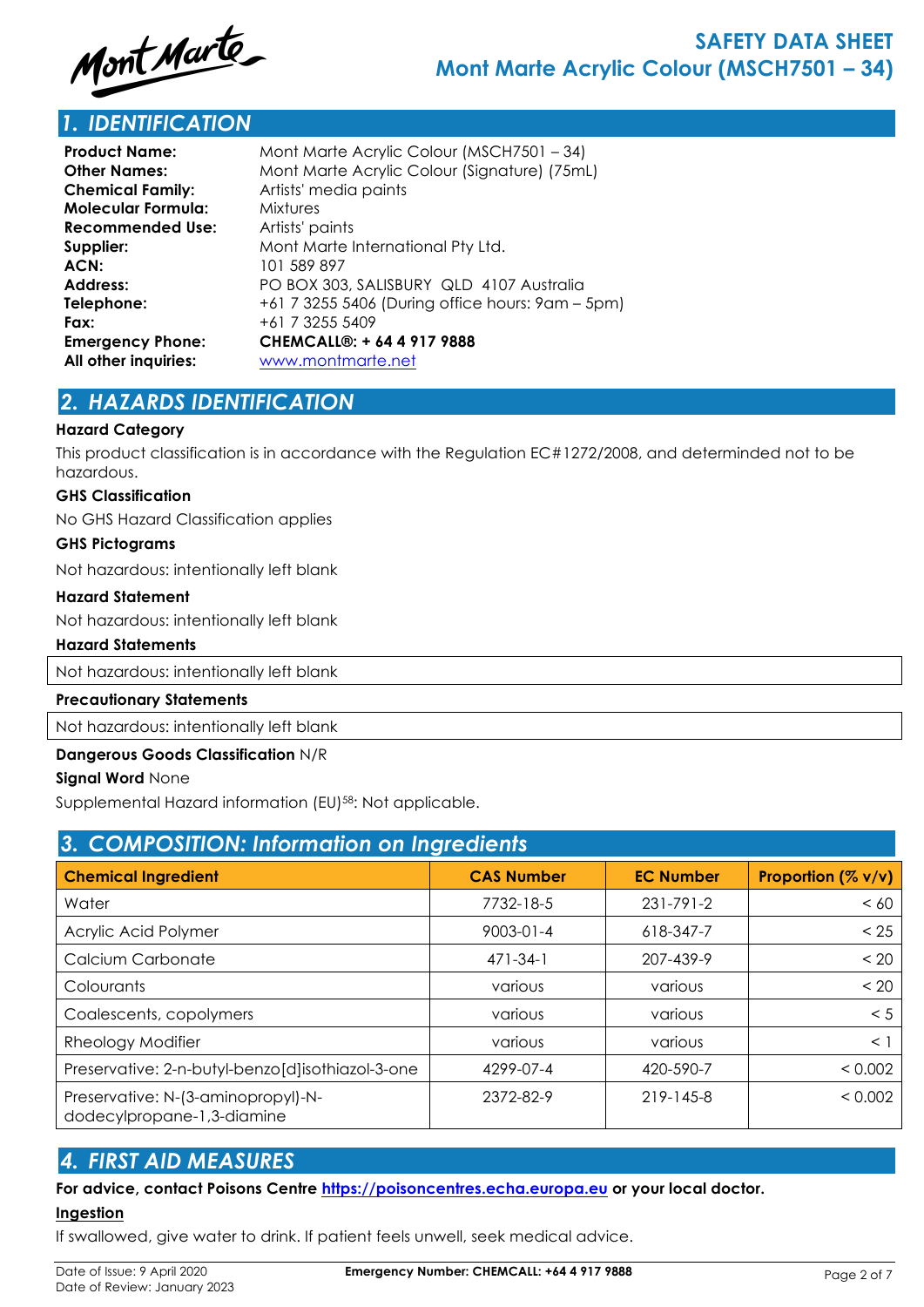Mont Marte

# **SAFETY DATA SHEET Mont Marte Acrylic Colour (MSCH7501 – 34)**

## **Eye Contact**

Flush eyes with large amounts of water until irritation subsides. If irritation persists, seek medical advice.

## **Skin Contact**

Wash off skin with soap and cold water. If irritation or other symptoms develop, seek medical advice.

### **Inhalation**

If exposed, remove to fresh air and keep at rest. If unwell, seek medical advice.

### **First Aid Facilities**

Access to clean, cold water.

### **Medical Attention**

Treat according to symptoms. There are no narcotic effects with this product.

# *5. FIRE FIGHTING MEASURES*

This product is unlikely to pose a combustion risk, nor provide a significant 'fuel' hazard. If possible, segregate the product from the source of the fire, if safe to do so. Allow trained personnel to attend a fire in progress providing fire fighters with this Safety Data Sheet. Prevent extinguishing media from escaping to drains and waterways.

### **Suitable Extinguishing Media**

(For large volume fires.) Alcohol resistant foam, water spray or fine spray mist.

### **Hazards from combustion products**

Carbon monoxide, carbon dioxide, and other organic material

### **Precautions for fire fighters and special protective equipment**

Fully self-contained breathing apparatus

### **Hazchem Code**

N/R

# *6. ACCIDENTAL RELEASE MEASURES*

### **Emergency Procedures**

This product is supplied in small quantities; however, if stored with large quantities of similar packaged product, consider the following action:

- Prevent product from escaping to drains and waterways;
- Contain leaking packaging in a suitable receptacle;
- Prevent vapours or fumes from building up in confined areas;
- Ensure that drain valves are closed at all times (in case of use with fire fighting liquid/foam); and
- Clean up and report spills immediately.

# *7. HANDLING AND STORAGE*

### **Precautions for Safe Handling**

This product is unlikely to present a fire or explosion risk. Under extreme temperatures, this product may burn and decompose, but is unlikely to be a significant fuel source. Vapours in extreme temperatures may be irritating, but are unlikely to pose a significant health risk. Product quantities are usually held as not more than approx. 5 kg.

### **Conditions for Safe Storage**

Store in a cool, dry place away from direct sunlight. Protect containers from physical damage and check regularly for leaks. Avoid release to the environment, store in bunded areas and ensure exit drains are closed.

### **Incompatible Materials**

None established

# *8. EXPOSURE CONTROLS: PERSONAL PROTECTION*

## **National Exposure Standards**

The time weighted average concentration (TWA) for this product is: None specified; consider 5 g/m3, which means the highest allowable exposure concentration in an eight-hour day for a five-day working week. The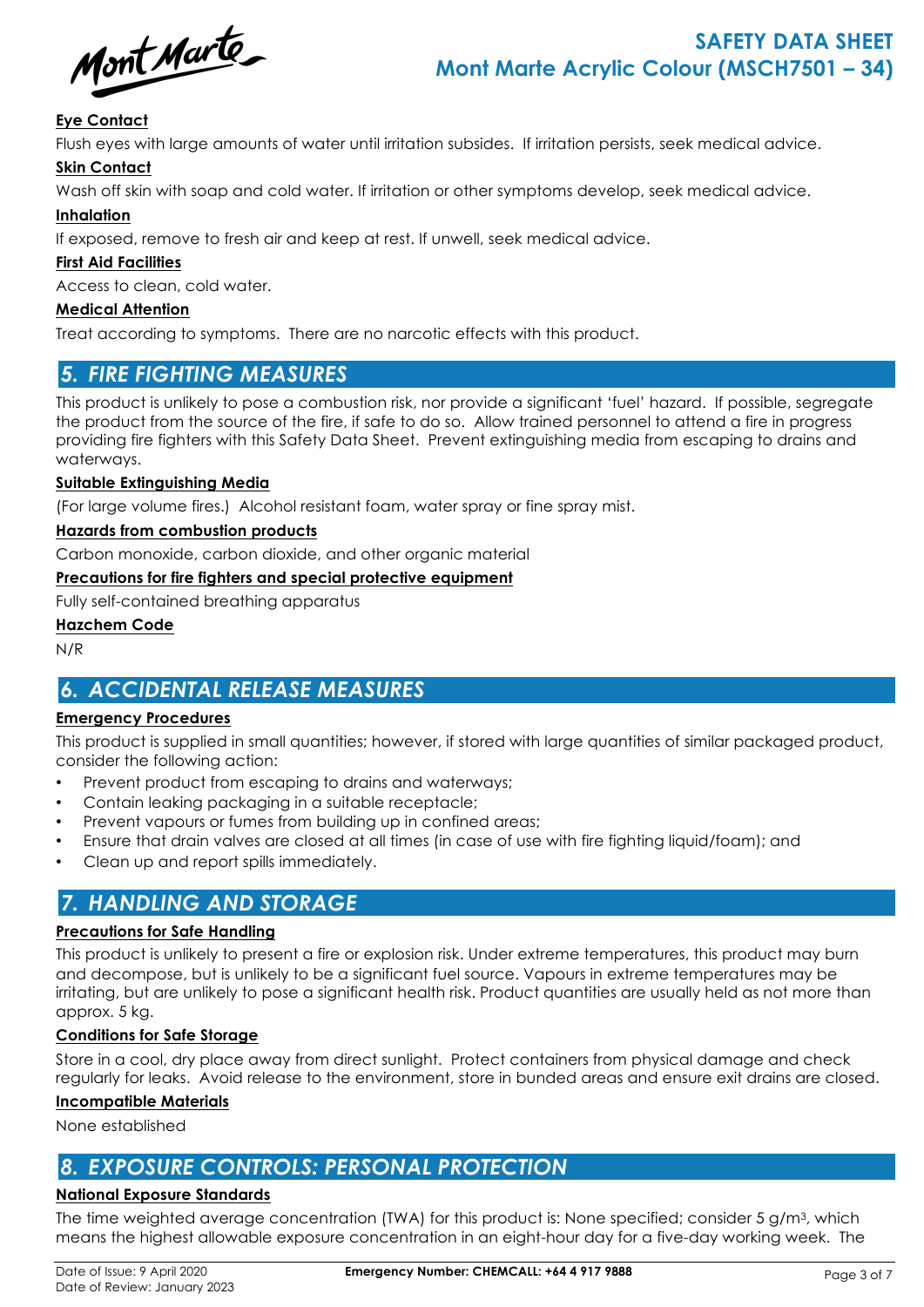

# **SAFETY DATA SHEET Mont Marte Acrylic Colour (MSCH7501 – 34)**

short term exposure limit (STEL) is: None specified; consider 5 g/m3, which is the maximum allowable exposure concentration at any time. Replacing a TWA or STEL value for some products is a Peak Limitation value (Peak): None applies in this case. In addition to the exposure concentrations may be a subsidiary caution in such cases where the product is a skin sensitiser, represented as (Sen), where None applies in this case.

### **Biological Limit Values (BLV)**

No data available

### **Engineering Controls: Ventilation**

The use of local exhaust ventilation is not essential to control process emissions near the source. Laboratory samples can be handled in a fume hood, but are safely managed at open benches. Consider mechanical ventilation of confined spaces. Explosion proof equipment is not required when handling this product.

It is recommended that standard industrial hygiene practices are employed when using this product, e.g. it is recommended to wash hands after using this product, before eating, drinking, or smoking.

### **Personal Protective Equipment**

**Respiratory Protection:** It is unlikely that vapour concentrations in air may approach or exceed the limits described in the National Exposure Standards; however, it is recommended to use a half-face filter mask to protect from overexposure by inhalation. A type 'A' filter material is considered suitable for this product.

**Eye Protection:** Consider the use of safety glasses when handling this product, as standard industrial hygiene practice; protective eye wear is not essential when using this product.

**Skin/Body Protection:** There is no essential recommended outer-wear required when handling this product. For further information on skin protection, refer to Section 11: Skin Contact effects.

# *9. PHYSICAL AND CHEMICAL PROPERTIES* **Property Unit of measurement Typical Value** Appearance **None Coloured, viscous liquid** None None None None Coloured, viscous liquid Boiling Point/Range  $\overline{C}$  example the state of  $\overline{C}$  and  $\overline{C}$  and  $\overline{C}$  and  $\overline{C}$  and  $\overline{C}$  and  $\overline{C}$  and  $\overline{C}$  and  $\overline{C}$  and  $\overline{C}$  and  $\overline{C}$  and  $\overline{C}$  and  $\overline{C}$  and  $\overline{C}$  and  $\over$ Flash Point °C > 95 SG/Density (@ 15°C) a/ml; kam<sup>-3</sup> 1.10 – 1.30 Vapour Pressure @ 20°C (a) No data available control to the Real Area No data available Vapour Density @ 20°C  $\qquad$  g/ml; kgm<sup>-3</sup> No data available Autoignition Temperature °C No data available Explosive Limits in Air  $\begin{array}{ccc} & 8 \ \text{vol/vol} & & \end{array}$  No data available Viscosity @ 20°C and All cPs, mPas No data available No data available Percent volatiles  $\sim$  70 Acidity/alkalinity as pH  $8-9$ Solubility in Water **and Colubility in Water** and Colubility in Water and Colubility in Water and Colubility in Miscible Other solvents and the contract of the contract of the contract of the contract of the contract of the contract of the contract of the contract of the contract of the contract of the contract of the contract of the contrac

The values listed are indicative of this product's physical and chemical properties. A Certificate of Analysis for each product batch can be made available on request.

# *10. STABILITY AND REACTIVITY*

### **Chemical stability**

Stable at room temperature and pressure

### **Conditions to avoid**

Excessive heat, oxidising agents, mineral acids, strong alkalis

### **Hazardous decomposition products**

Carbon monoxide, carbon dioxide, other complexes on incomplete burning or oxidation

### **Hazardous reactions**

None established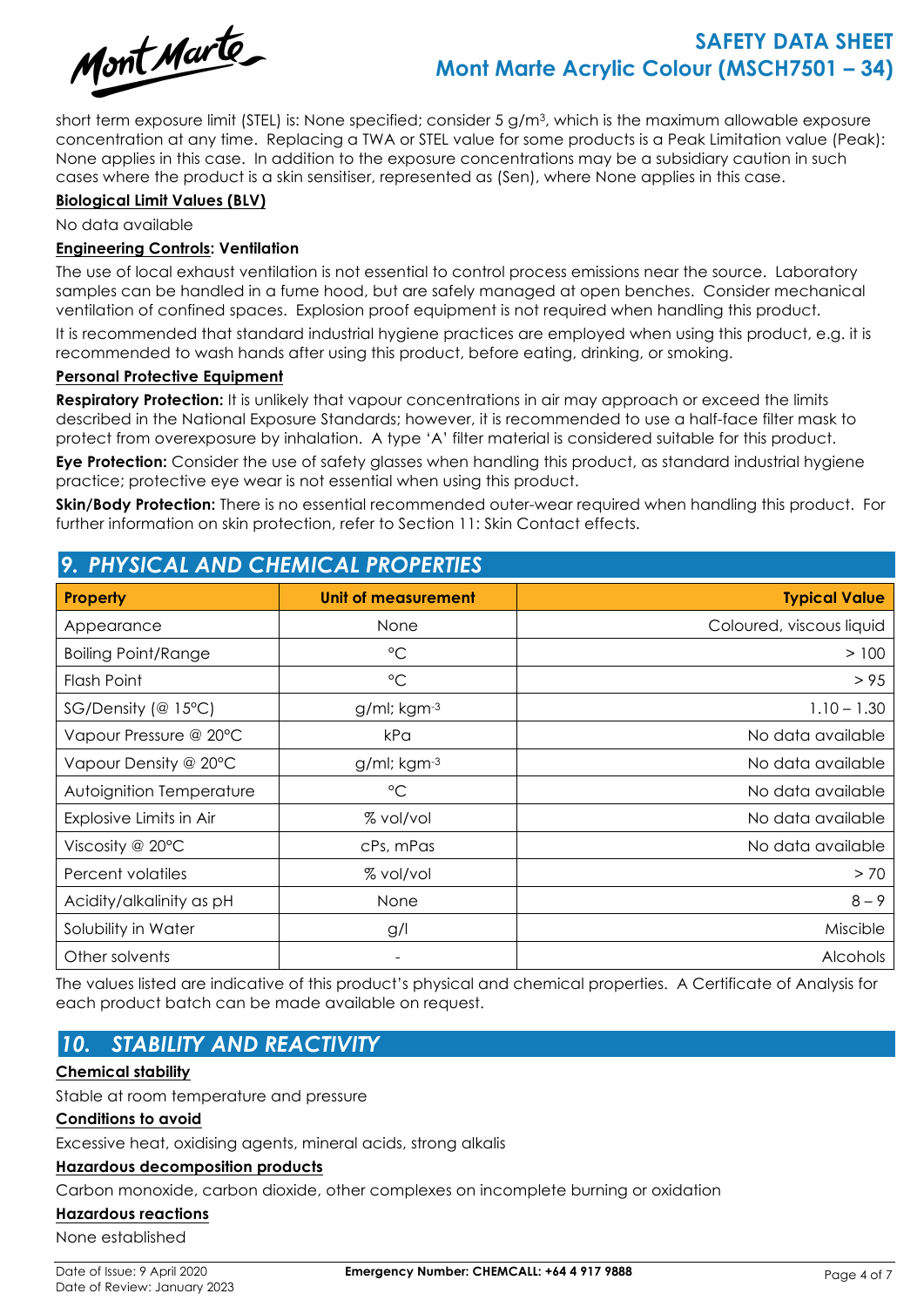Mont Marte

## **Hazardous polymerisation**

Will not occur

# *11. TOXICOLOGICAL INFORMATION*

## **Acute Effects**

### **Ingestion**

This product is not considered to be toxic if ingested but may result in mild narcotic effects. If intentionally misused the product may cause discomfort on swallowing, headaches, and nausea if consumed in a large quantity and likely result in gastric disturbance.

### **Eye Contact**

This product is not considered toxic if in contact with eyes or eye tissue. As with any foreign material there may be some discomfort if eye contact occurs, which can be relieved with First Aid.

### **Skin Contact**

Contact with this product may result in mild irritations evidenced by itchiness or dryness of the affected area. This product is not considered toxic or harmful via contact with skin.

### **Inhalation**

This product may produce mild vapours at elevated temperatures; irritating fumes are unlikely in normal and regular use; it is considered to have no effect via inhalation.

### **Chronic Effects**

There are no known chronic effects associated with this product, and it is considered not to be toxic or harmful via standard routes of exposure.

### **Other Health Effects Information**

Individuals with pre-existing skin or respiratory conditions, such as psoriasis or eczema, may be sensitive to this product.

### **Toxicological Information**

Oral LD50: No data available: consider > 2000 mg/kg Dermal LD50: No data available: consider > 2000 mg/kg

# *12. ECOLOGICAL INFORMATION*

### **Ecotoxicity**

### **Aquatic Toxicity (Acute):**

| No data available; consider > 1000 mg/L |
|-----------------------------------------|
| No data available; consider > 1000 mg/L |
| No data available; consider > 1000 mg/L |
| No data available; consider > 1000 mg/L |
|                                         |

### **Aquatic Toxicity (Chronic):**

| Fish Toxicity LC <sub>50</sub> : | No data available; consider > 1000 mg/L |
|----------------------------------|-----------------------------------------|
| Daphnia Magna EC <sub>50</sub> : | No data available; consider > 1000 mg/L |
| Blue-green algae:                | No data available; consider > 1000 mg/L |
| Green algae:                     | No data available; consider > 1000 mg/L |

**Persistence/Biodegradability:** Elements of this product are likely to persist

**Bioaccumulative Potential:** This mixture does not contain any substances that are assessed to be a Persistent, Bioaccumulative and Toxic (PBT) Substance.

**Mobility:** This product (in large quantities) will be mobile on release to the environment, risking contamination of waterways, soils and grasslands

# *13. DISPOSAL CONSIDERATIONS*

### **Disposal Methods**

This product is not considered to pose an environmental threat when dry, and is safe for disposal to landfill. Our company does encourage recycling, and empty packaging is suitable for recycling, recovery or disposal through a suitably qualified or licensed contractor. Care should be taken to ensure compliance with national and local authorities in these instances. Consult the List of Wastes (LoW) for management.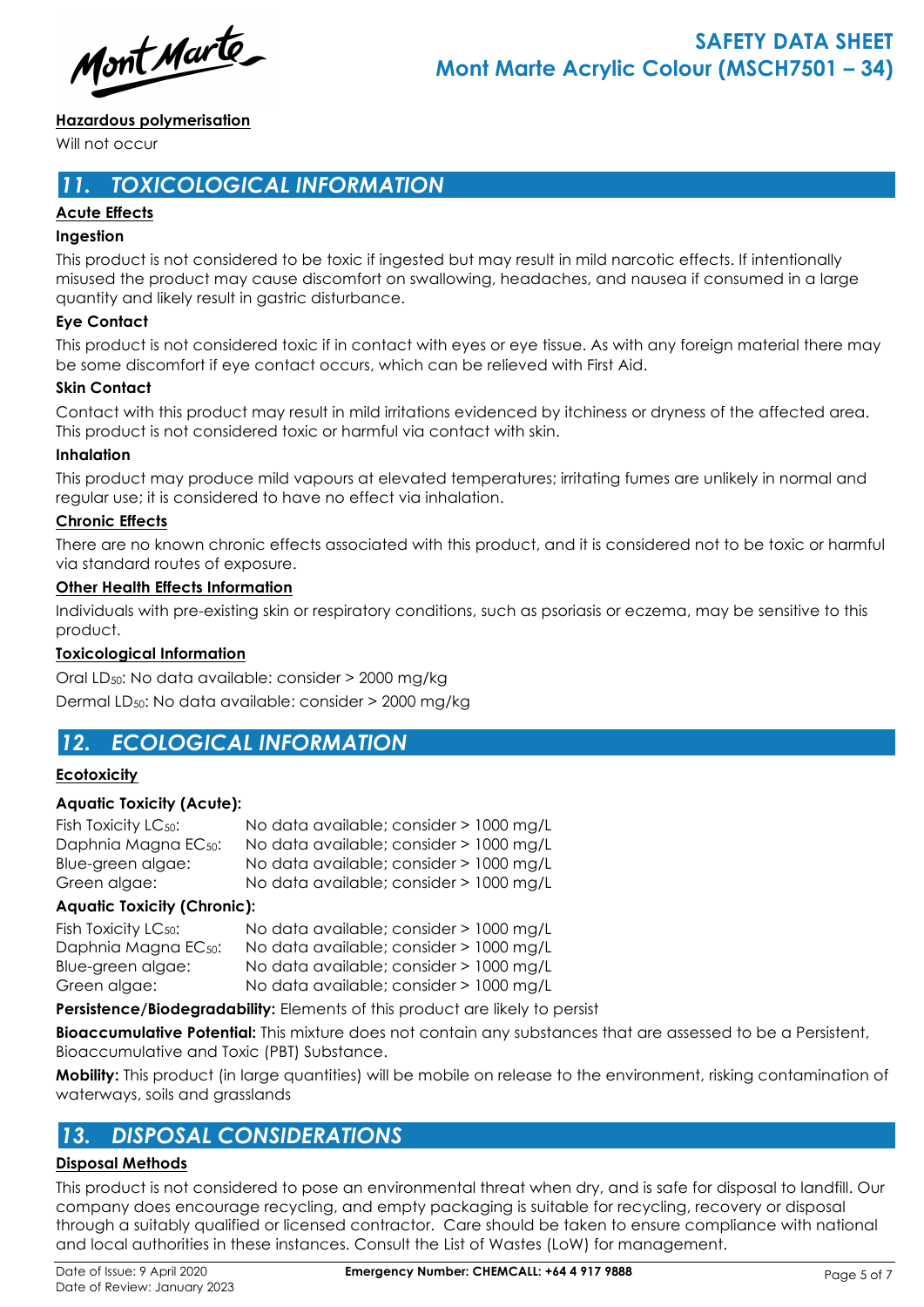

### **Special Precautions**

Dry product is suitable for disposal by landfill; and, it is discouraged to dispose of these products via municipal sewers, drains, natural streams or rivers. Wet product and packaging should be treated and disposed through chemical waste treatment, or considered for use in recycling. There are no specific instructions for recycling this product or its packaging.

# *14. TRANSPORT INFORMATION*

| <b>Road and Rail Transport</b>        |                                   | <b>Marine Transport</b>               |                                   | <b>Air Transport</b>                  |                                   |
|---------------------------------------|-----------------------------------|---------------------------------------|-----------------------------------|---------------------------------------|-----------------------------------|
| UN No.                                | N/R                               | UN No.                                | N/R                               | UN No.                                | N/R                               |
| <b>Proper Shipping</b><br><b>Name</b> | Paint, paint related<br>materials | <b>Proper Shipping</b><br><b>Name</b> | Paint, paint related<br>materials | <b>Proper Shipping</b><br><b>Name</b> | Paint, paint related<br>materials |
| <b>DG Class</b>                       | N/R                               | <b>DG Class</b><br>N/R                |                                   | <b>DG Class</b>                       | N/R                               |
| Sub. Risk                             | <b>None</b>                       | Sub. Risk                             | None                              | Sub. Risk                             | None                              |
| <b>Packing Group</b>                  | N/R                               | <b>Packing Group</b>                  | N/R                               | <b>Packing Group</b>                  | N/R                               |
| Hazchem                               | N/R                               | Hazchem                               | N/R                               | Hazchem                               | N/R                               |

### **Dangerous Goods Segregation**

This product is not regulated for transport by Road and Rail.

### **Environmental Hazards**

There are no specific environmental considerations for transport of this product.

### **Special Precautions for Transport**

Transport in bulk according to Annex II of MARPOL and the IBC Code.

# *15. REGULATORY INFORMATION*

**Country/Region:** Australia, Europe, USA, Asia **Inventory:** AICS, ECHA **Status:** Listed **UN Number:** N/R **Dangerous Goods Class:** N/R **Subsidiary Risk:** None **Packing Group:** N/R **Hazchem Code:** N/R **IMDG:** N/R

# *16. OTHER INFORMATION*

**Reasons for Issue:** New product; amalgamated supplier and regulatory updates in all sections

### **Abbreviations:**

AICS: Australian Inventory of Chemical Substances ATE: Acute Toxicity Estimate CAS Number: Chemical Abstracts Number EC: European Chemical identification number ECHA: Classification and Labelling Inventory EINECS: European Inventory of Existing Chemical Substances GESTIS: German Listing of Hazardous Substance by Occupational Limit Values, occupational medicine GHS: Globally Harmonised System IARC: International Agency for Research on Cancer IUCLID: International Uniform Chemical Information Database LC<sub>50</sub>: Lethal Concentration to 50% of sample population LD<sub>50</sub>: Lethal Dose to 50% of sample population LoW: List of Wastes